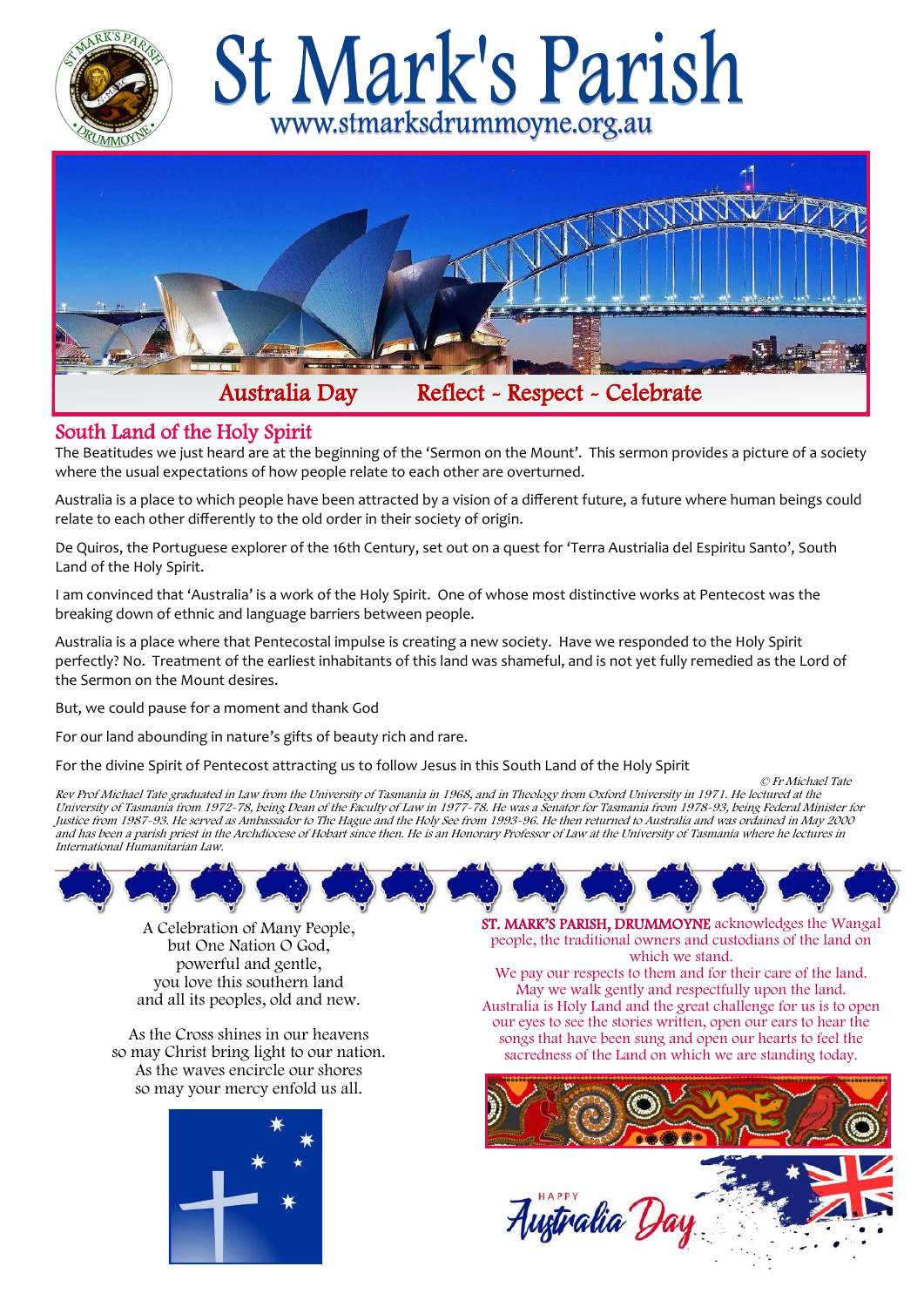# Australia Day

#### **Entrance Antiphon** Ps 56:9-10

**All:** I will praise you, Lord, among the peoples, among the nations sing psalms to you, for your mercy reaches to the heavens, and your truth to the skies.

### **Collect:**

Grant, we pray, O lord our God, that as the Cross shines in our southern skies, so may Christ bring light to our nation, to its peoples old and new, and by saving grace, transform our lives. Through our Lord Jesus Christ, your Son, who lives and reigns with you in the unity of the Holy Spirit, God, for ever and ever.

### **The Gloria**

Glory to God in the highest, and on earth peace to people of good will.

We praise you, we bless you, we adore you, we glorify you, we give you thanks for your great glory,

Lord God, heavenly King,

O God, almighty Father.

Lord Jesus Christ, Only Begotten Son,

Lord God, Lamb of God, Son of the Father,

you take away the sins of the world,

have mercy on us; you take away the sins of the world, receive our prayer; you are seated at the right hand of the Father, have mercy on us.

For you alone are the Holy One, you alone are the Lord, you alone are the Most High, Jesus Christ, with the Holy Spirit, in the glory of God the Father. Amen.

#### **First Reading** Is 32:15-18

A reading from the prophet Isaiah *The effect of justice will be* 

Once more there will be poured on us the spirit from above; then shall the wilderness be fertile land and fertile land become forest. In the wilderness justice will come to live and integrity in the fertile land; integrity will bring peace, justice give lasting security. My people will live in a peaceful home, in safe houses, in quiet dwellings.

#### **Responsorial Psalm** Ps 84:9-14. R. v.9 (R.) **The Lord speaks of peace to his people.**

**1**.I will hear what the Lord God has to say, a voice that speaks of peace. His help is near for those who fear him and his glory will dwell in our land. (R.)

**2.** Mercy and faithfulness have met; justice and peace have embraced. Faithfulness shall spring up from the earth and justice look down from heaven.  $(R<sub>1</sub>)$ 

**3.** The Lord will make us prosper and our earth shall yield its fruit. Justice shall march before him and peace shall follow his steps. (R.)



#### **Second Reading**  1 Cor 12:4-11

A reading from the first letter of St Paul to the Corinthians. *One and the same spirit distributes different gifts as he chooses.*

There is a variety of gifts but always the same Spirit; there are all sorts of service to be done, but always to the same Lord; working in all sorts of different ways in different people, it is the same God who is working in all of them. The particular way in which the Spirit is given to each person is for a good purpose. One may have the gift of preaching with wisdom given him by the Spirit; another may have the gift of preaching instruction given him by the same Spirit; and another the gift of faith given by the same Spirit; another again the gift of healing, through this one Spirit; one, the power of miracles; another, prophecy; another the gift of recognising spirits; another the gift of tongues and another the ability to interpret them. All these are the work of one and the same Spirit, who distributes different gifts to different people just as he chooses.

### **Gospel Acclamation** Mt 5:9

Alleluia, alleluia! Happy the peacemakers: they shall be called children of God.

Alleluia!

#### **Gospel** Mt 5:1-12

A reading from the holy Gospel according to Matthew **Rejoice and be glad, for your reward will be great in heaven.** 

Seeing the crowds, Jesus went up the hill. There he sat down and was joined by his disciples. Then he began to speak. This is what he taught them:

'How happy are the poor in spirit: theirs is the kingdom of heaven. Happy the gentle: they shall have the earth for their heritage. Happy those who mourn: they shall be comforted. Happy those who hunger and thirst for what is right: they shall be satisfied. Happy the merciful: they shall have mercy shown them. Happy the pure in heart: they shall see God. Happy the peacemakers: they shall be called sons of God. Happy those who are persecuted in the cause of right: theirs is the kingdom of heaven. 'Happy are you when people abuse you and persecute you and speak all kinds of calumny against you on my account. Rejoice and be glad, for your reward will be great in heaven.'

# **Apostles Creed**

I believe in God, the Father almighty, Creator of heaven and earth, and in Jesus Christ, his only Son, our Lord, who was conceived by the Holy Spirit, born of the Virgin Mary, suffered under Pontius Pilate, was crucified, died and was buried; he descended into hell; on the third day he rose again from the dead; he ascended into heaven, and is seated at the right hand of God the Father almighty; from there he will come to judge the living and the dead. I believe in the Holy Spirit, the holy catholic Church, the communion of saints, the forgiveness of sins, the resurrection of the body, and life everlasting Amen

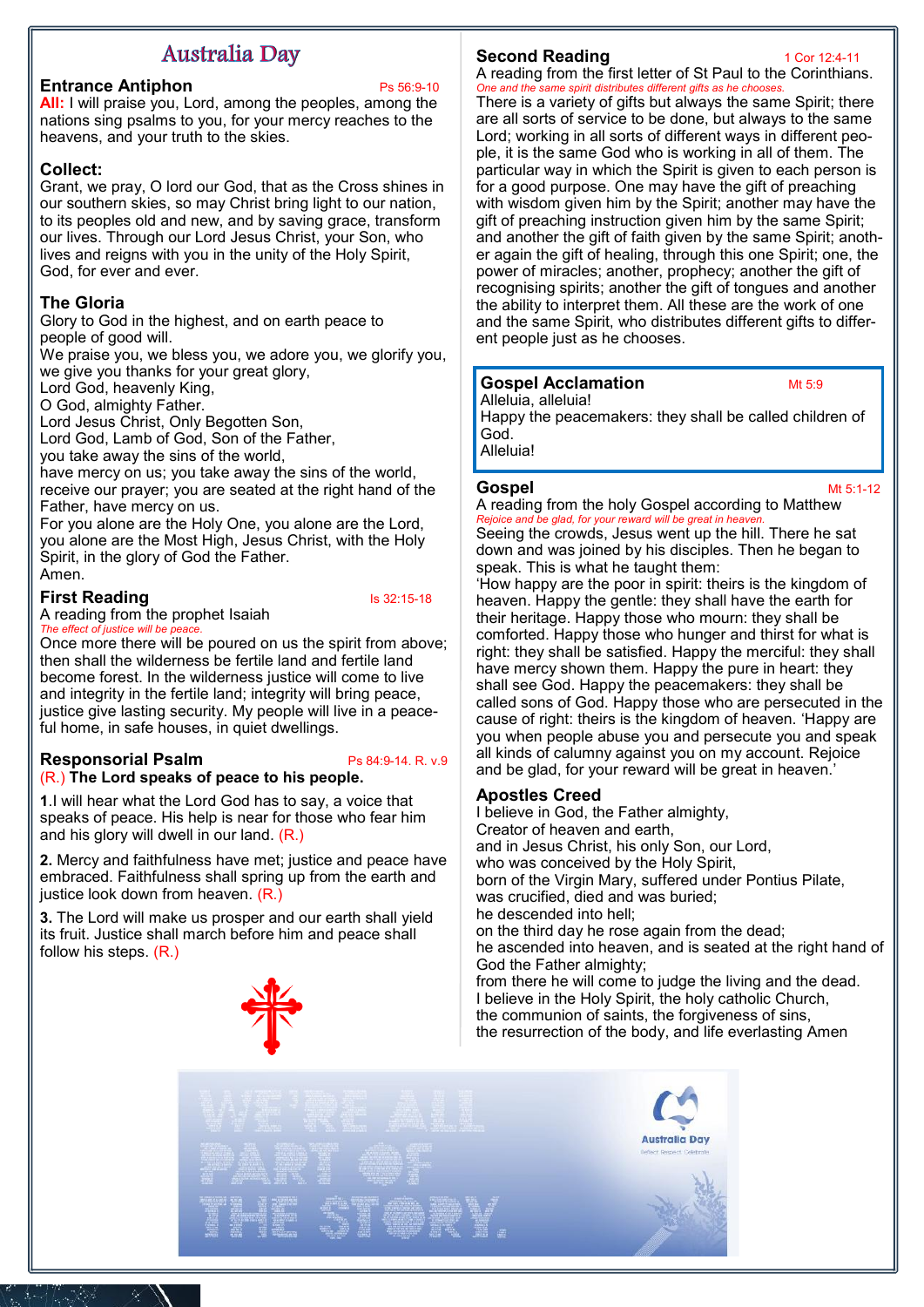# Australia Day

# **Prayer of the Faithful**

Leader: The readings today have all offered us ways to bring peace into our world. Let us pray for peace in this Australia context.

Reader: We pray for the Church in Australia that the work of the Plenary Council will continue strongly and come to fruition at the second assembly in July this year. *(pause) Lord, hear us.*

## **All: Lord hear our prayer.**

Reader: We pray for the world and political leaders of every nation, that they can be conscious of and care for the underprivileged and the stranger, especially those present in our own communities. *(pause)* 

*Lord, hear us.*

### **All: Lord hear our prayer.**

Reader: We pray especially for the leaders of Australia that they be effective and just leaders for all Australians within this ever-changing society. May they always act with integrity. *(pause)* 

*Lord, hear us.*

### **All: Lord hear our prayer.**

Reader: We pray for the Church of Australia and the work of the Plenary Council. May the preparations for the second assembly in July in Sydney be fruitful and true to the direction of the Holy Spirit deeds. *(pause)* 

*Lord, hear us.*

#### **All: Lord hear our prayer.**

Reader: We pray for all the First Nations people of Australia. May they be comforted by the love and efforts for peace from within the wider Australian community. *(pause) Lord, hear us.*

# **All: Lord hear our prayer.**

**Leader:** We offer these petitions with the hope and confidence that they will be heard and granted according to God's will, through the power of the Spirit and in the name of Christ our Lord.

**Communion Antiphon**<br> **Ps 102:2** Bless the Lord, my soul, and never forget his benefits.

# **God bless Australia**

Support the Ministry and Mission of St. Mark's Parish. Donate to our first or second collections or our planned giving program.



**St Mark's Catholic Parish**  33 Tranmere Street, Drummoyne NSW 2047 **Tel:** (02) 9181 1795 **Email:** [admin@stmarksdrummoyne.org.au](https://www.stmarksdrummoyne.org.au/contact-us/)  **Parish Website:** [www.stmarksdrummoyne.org.au](https://www.stmarksdrummoyne.org.au/) **St Mark's Church Hearing Loop installed** 



**Administrator:** Fr Denis Minns OP **Parish Priest:** Fr Michael McLean PP EV **Pastoral Associate:** Sr Antonia Nedu ISR **Chair Parish Pastoral Council:** Ms Celine Cheng **School Principal:** Ms Rachel Bourke

**Masks are mandatory, thank you for using QR on entry, please respect the sacredness of our church and remember to turn off your phone during the Mass.** 

**St Mark's Parish, Drummoyne acknowledges the Wangal people, one of 29 tribes of the Eora nation and the traditional custodians of the land on which we stand. We pay our respects to them and for their care of the land. May we walk gently and respectfully upon the land.**

# Australia Day

# **Solemn Blessing**

Leader: May God who formed our southern land be for you a rock of strength. (R.) Amen

' Leader: May God who rules the great seas keep you safe in every storm.

(R.) Amen

Leader: May God who made the skies above turn your darkness into light. (R.) Amen

Leader: And may the blessing of almighty God, the Father, and the Son, and the Holy Spirit, come down on you and remain with you for ever. (R.) Amen

Australians let us stand as one, upon this sacred land A new day dawns, we're moving on to trust and understand. Combine our ancient history and cultures everywhere, To bond together for all time, advance Australia fair. With joyful hearts then let us sing, advance Australia fair.

Australians let us all be one, with peace and harmony. Our precious water, soil and sun, grant life for you and me. Our land abounds in nature's gifts to love, respect and share, And honouring the Dreaming, advance Australia fair. With joyful hearts then let us sing, advance Australia fair.

Australians let us strive as one, to work with willing hands. Our Southern Cross will guide us on, as friends with other lands.

While we embrace tomorrow's world with courage, truth and care,

And all our actions prove the words, advance Australia fair, With joyful hearts then let us sing, advance Australia fair. And when this special land of ours is in our children's care, From shore to shore forever more, advance Australia fair. With joyful hearts then let us sing, advance . . Australia . . fair. Lyrics from "The Australian Cities Suite" Words by Judith Durham - Additional Words by Kutcha Edwards, Lou Bennett, Camilla Cahnce and Bill Hauritz Based on words by P.D. McCormick (1878)



# St Mark's Drummoyne Masses

Monday & Friday 8:00am Tuesday & Thursday 9:30am Wednesday 7:30am Saturday 12 noon

Saturday Reconciliation 11:00am - 11:55am

Saturday Vigil 5:30pm Sunday 9:00am & 6:00pm

We ask you to support all covid conditions in our Church.